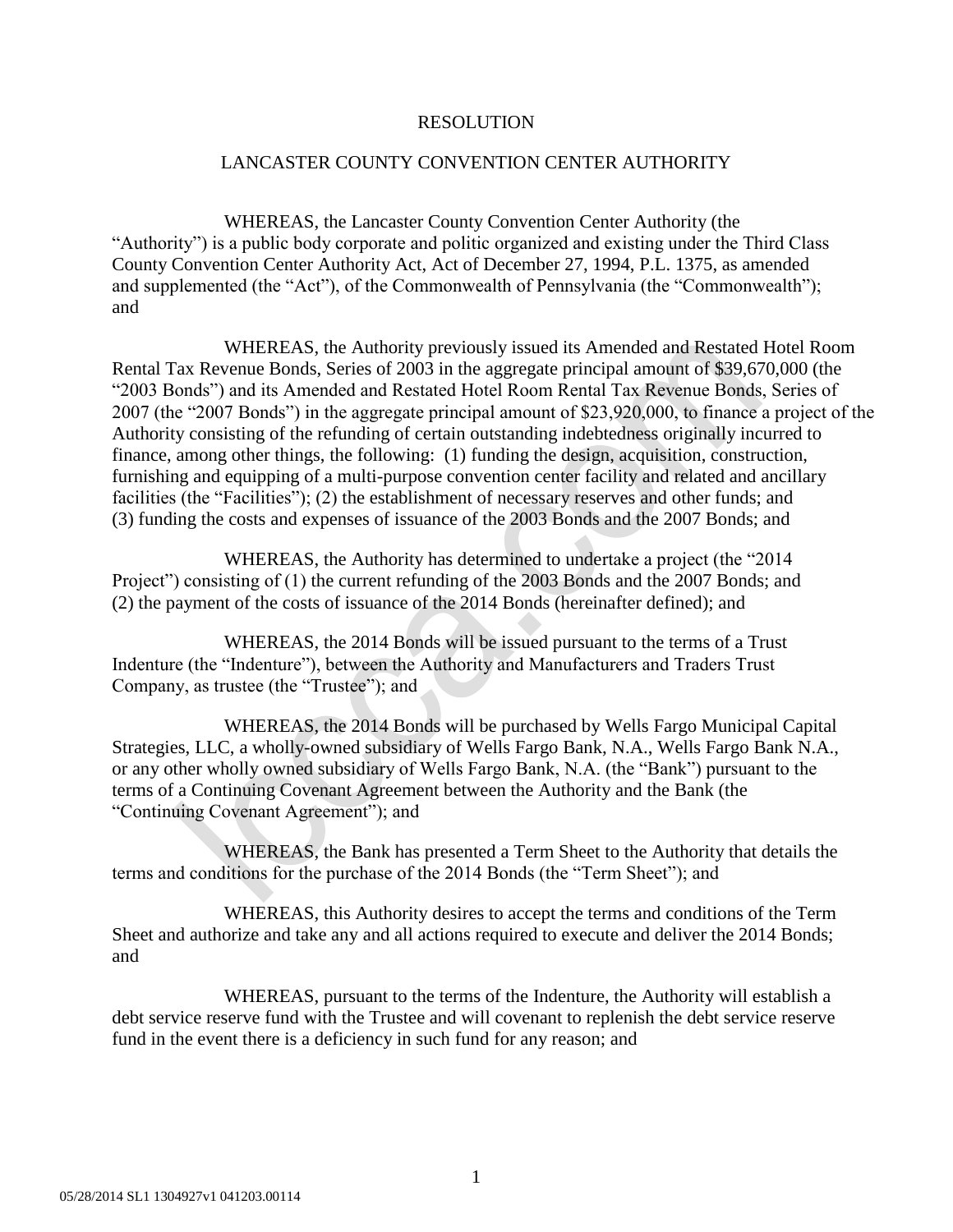WHEREAS, to evidence its obligation to replenish the debt service reserve fund, the Authority will execute and deliver its Guaranteed Debt Service Reserve Fund Replenishment Note (the "Note"); and

WHEREAS, this Authority, the Trustee and the County of Lancaster, Pennsylvania (the "County") have determined to enter into a Guaranty Agreement (the "Guaranty Agreement"), with the County, as guarantor, whereunder the County has agreed, among other things, upon certain terms and conditions, to guarantee the full and prompt payment of the Authority's obligations under the Note; and

WHEREAS, this Authority and the County have determined to enter into a Reimbursement Agreement (the "Reimbursement Agreement") whereunder this Authority has determined to, among other things, reimburse the County for payments made under the Guaranty Agreement; and

WHEREAS, the Authority previously entered into certain interest rate swap agreements consisting of a Master Agreement, a Schedule to Master Agreement and respective Confirmations thereto (the "Original Swap Agreements") with Wells Fargo Bank, National Association, as counterparty for the purpose of establishing an interest rate hedge with respect to the 2003 Bonds and the 2007 Bonds; and

WHEREAS, concurrently with the issuance of the 2014 Bonds, the Authority desires to amend or amend and restate the Original Swap Agreements to modify certain terms thereunder to acknowledge the issuance of the 2014 Bonds and to make any other necessary or desired changes and desires to authorize the execution and delivery of an amended or amended and restated Schedule to Master Agreement and amended or amended and restated Confirmations with respect to the Original Swap Agreements and such other documents, instruments, agreements and certificates as shall be necessary in connection therewith (collectively, the "Swap Documents"); and

WHEREAS, concurrently with the issuance of the 2014 Bonds, the Authority desires to enter into a Collaboration Agreement (the "Collaboration Agreement") with the County of Lancaster, Pennsylvania (the "County"), the City of Lancaster, Lancaster County, Pennsylvania (the "City"), the Redevelopment Authority of the City of Lancaster ("RACL"), the Lancaster City Revitalization and Improvement Zone Authority (the "CRIZ Authority"), the Pennsylvania Dutch Convention & Visitors Bureau ("PDCVB"), and Penn Square Partners, a Pennsylvania limited partnership ("PSP") to provide for certain mutual agreements with respect to the Facilities; and

WHEREAS, to effect the sale of the 2014 Bonds to the Bank, the Authority must take, authorize and direct certain actions and must authorize and negotiate the terms of the 2014 Bonds, the Indenture, the Continuing Covenant Agreement, the Note, the Guaranty Agreement, the Reimbursement Agreement, the Term Sheet, the Swap Documents, the Collaboration Agreement and the other documents, instruments, agreements and certificates executed and delivered in connection with the execution and delivery of the 2014 Bonds (collectively, the "Financing Documents").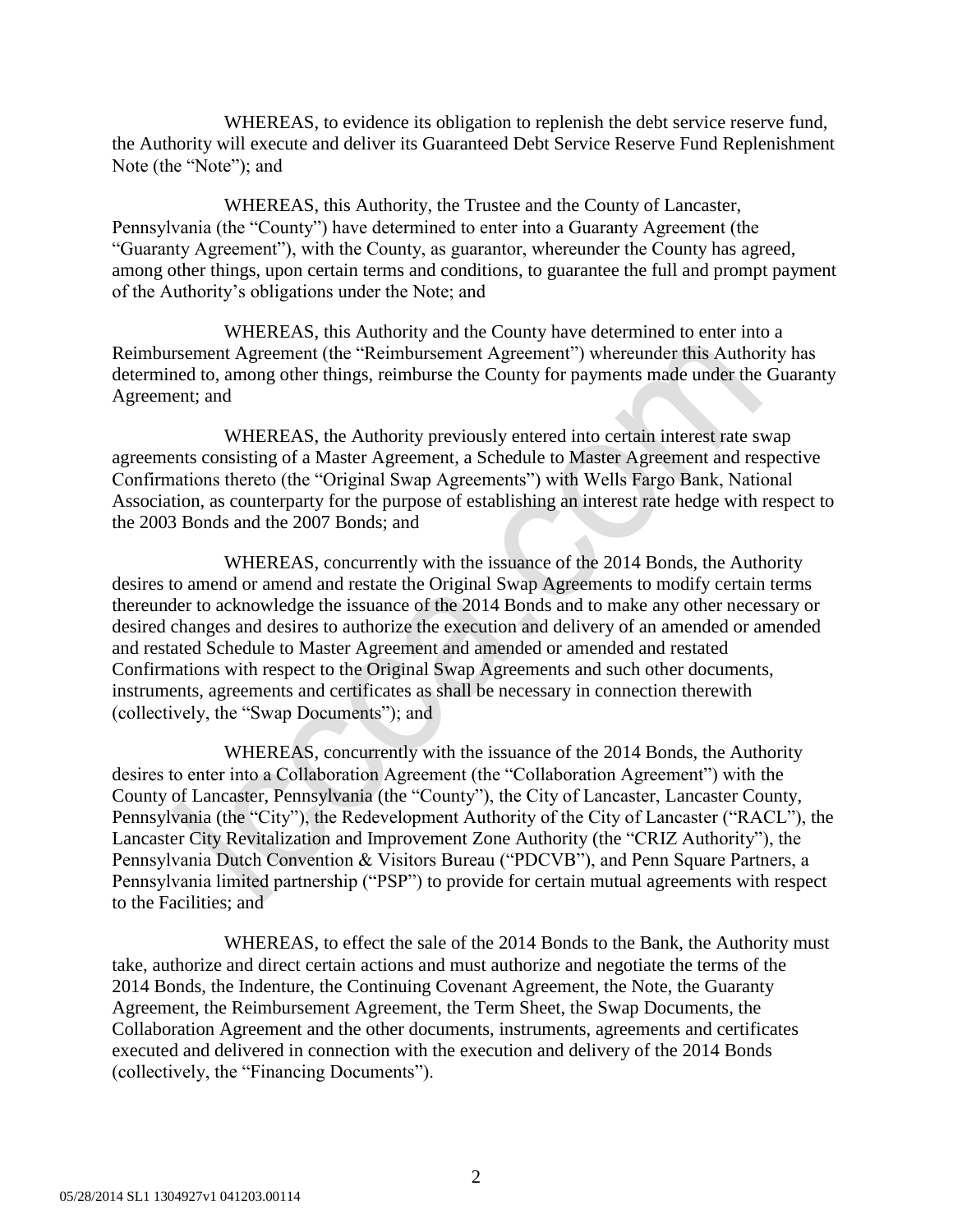NOW, THEREFORE, BE IT RESOLVED by the Board of this Authority, as

follows:

1. For the purpose of financing the 2014 Project, the Board of this Authority hereby approves the execution and delivery of the Financing Documents. The Board hereby authorizes the Executive Director of this Authority to proceed to issue the 2014 Bonds under the terms of the Indenture, to utilize the proceeds of the 2014 Bonds to refund the 2003 Bonds and the 2007 Bonds and to take all steps necessary to complete the 2014 Project.

2. This Authority approves the terms and conditions of the Term Sheet. The Chair or Vice Chair and Secretary or Assistant Secretary of this Authority, as appropriate, are authorized and directed to execute, to attest, to seal, to acknowledge and to deliver, as applicable, the Term Sheet in the form and with any changes therein as such officers of this Authority executing the same may approve, their execution and delivery thereof to constitute conclusive evidence of such approval. Upon execution and delivery of the Term Sheet, a copy of the Term Sheet shall be delivered to the Secretary of this Authority and shall be attached to this Resolution and made a part hereof by this reference.

3. This Authority shall execute and deliver the 2014 Bonds. The 2014 Bonds shall be in the form, bear the interest rates, contain the interest payment dates, maturity dates and redemption provisions and have such other terms and provisions as provided in the Indenture and the Term Sheet. The 2014 Bonds shall be substantially in the form approved as provided in paragraph 6 hereof.

4. The 2014 Bonds shall be secured by the Indenture, to the extent and in the manner provided in the Indenture. The Trustee is hereby appointed to serve as trustee under the Indenture and is appointed to act as registrar and paying agent for the 2014 Bonds.

This Authority shall enter into the Indenture with the Trustee. The Indenture shall be substantially in the form and with such changes therein as may be made and approved as provided in paragraph 5 hereof. Upon execution and delivery of the Indenture, a copy of the Indenture shall be delivered to the Secretary of this Authority and shall be attached to this Resolution and made a part hereof by this reference.

5. The Chair or Vice Chair and Secretary or Assistant Secretary of this Authority are authorized and directed to execute, to attest, to seal, to acknowledge and to deliver, as applicable, the Indenture and to deliver the same to the Trustee for execution, attestation and acknowledgment, in the form and with any changes therein as the officers of this Authority executing or attesting the Indenture may approve, their execution and delivery thereof to constitute conclusive evidence of such approval.

6. The Chair or Vice Chair of this Authority is authorized and directed to execute the 2014 Bonds by manual or facsimile signature, and the Secretary or Assistant Secretary of this Authority, as appropriate, is authorized and directed to attest execution of the 2014 Bonds by manual or facsimile signature; the seal of this Authority or a facsimile thereof shall be affixed upon the face of the 2014 Bonds; and said officers of this Authority are authorized and directed to deliver the 2014 Bonds to the Trustee for authentication. The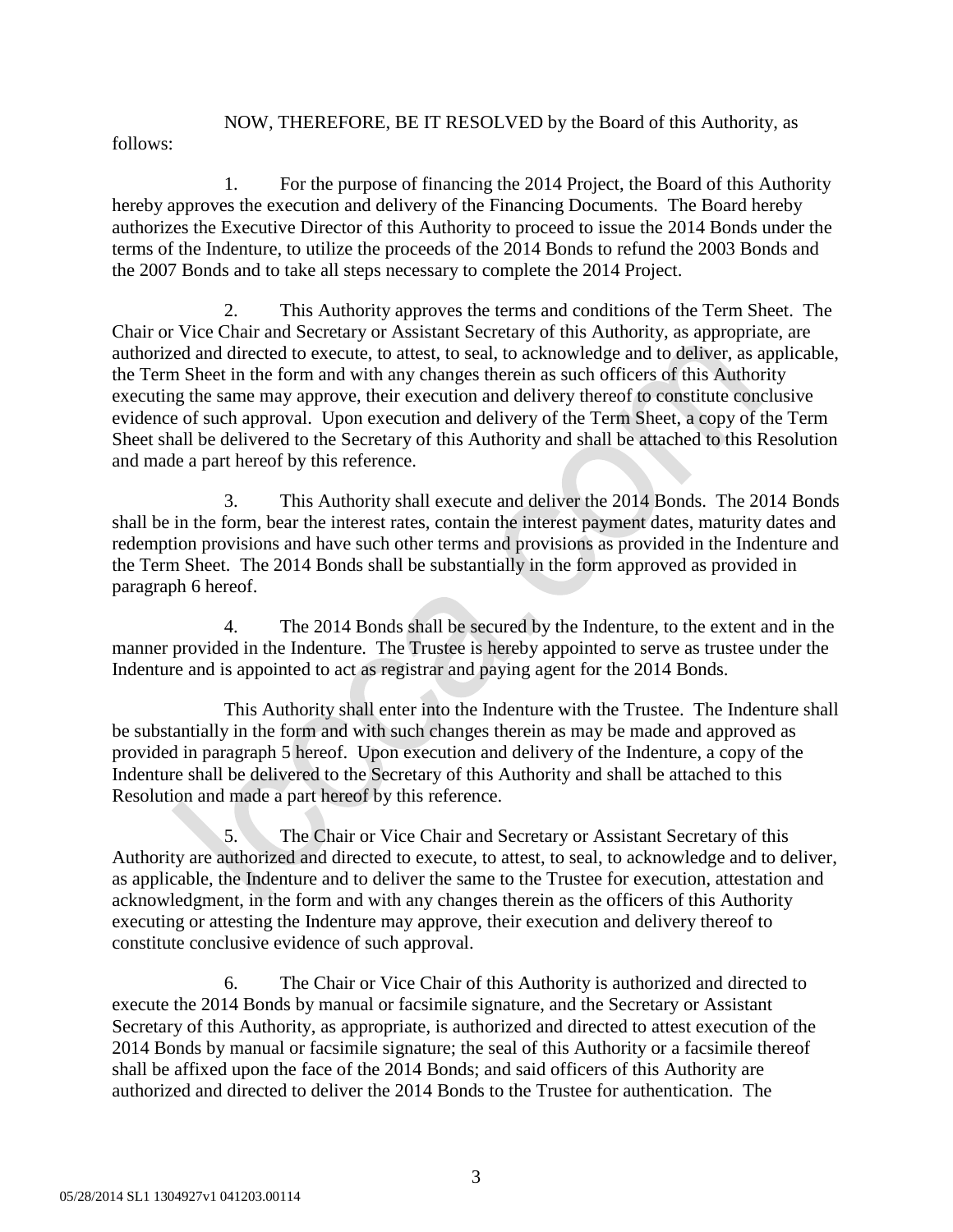2014 Bonds shall be in the form and contain such changes therein as such officers of the Authority executing the same may approve, their execution and delivery thereof to constitute conclusive evidence of such approval.

7. The Trustee is requested and is authorized to authenticate the 2014 Bonds pursuant to the Indenture and the instructions of the Bank and to deliver the 2014 Bonds, as appropriate, upon the receipt of a written order or request of the Chair or Vice Chair and Secretary or Assistant Secretary of this Authority, as provided in the Indenture.

8. This Authority shall enter into the Continuing Covenant Agreement with the Bank. The Continuing Covenant Agreement shall be substantially in the form and with such changes therein as may be made and approved as provided in paragraph 9 hereof. Upon execution and delivery of the Continuing Covenant Agreement, a copy of the Continuing Covenant Agreement shall be delivered to the Secretary of this Authority and shall be attached to this Resolution and made a part hereof by this reference.

9. The Chair or Vice Chair and Secretary or Assistant Secretary of this Authority, as appropriate, are authorized and directed to execute, to attest, to seal, to acknowledge and to deliver, as applicable, the Continuing Covenant Agreement in the form and with any changes therein as such officers of this Authority executing the same may approve, their execution and delivery thereof to constitute conclusive evidence of such approval.

10. This Authority hereby authorizes the execution and delivery of the Swap Documents. The Swap Documents shall be substantially in the forms and with such changes therein as may be made and approved as provided in paragraph 11 hereof. Upon execution and delivery of the Swap Documents, a copy of the Swap Documents shall be delivered to the Secretary of this Authority and shall be attached to this Resolution and made a part hereof by this reference.

11. The Chair or Vice Chair and Secretary or Assistant Secretary of this Authority, as appropriate, are authorized and directed to execute, to attest, to seal, to acknowledge and to deliver, as applicable, the Swap Documents in the form and with any changes therein as such officers of this Authority executing the same may approve, their execution and delivery thereof to constitute conclusive evidence of such approval.

12. This Authority hereby authorizes the execution and delivery of the Note, the Guaranty Agreement, the Reimbursement Agreement and the Collaboration Agreement. The Note, the Guaranty Agreement, the Reimbursement Agreement and the Collaboration Agreement shall be substantially in the forms and with such changes therein as may be made and approved as provided in paragraph 13 hereof. Upon execution and delivery of the Note, the Guaranty Agreement, the Reimbursement Agreement and the Collaboration Agreement, a copy of the Guaranty Agreement and the Collaboration Agreement shall be delivered to the Secretary of this Authority and shall be attached to this Resolution and made a part hereof by this reference.

13. The Chair or Vice Chair and Secretary or Assistant Secretary of this Authority, as appropriate, are authorized and directed to execute, to attest, to seal, to acknowledge and to deliver, as applicable, the Note, the Guaranty Agreement, the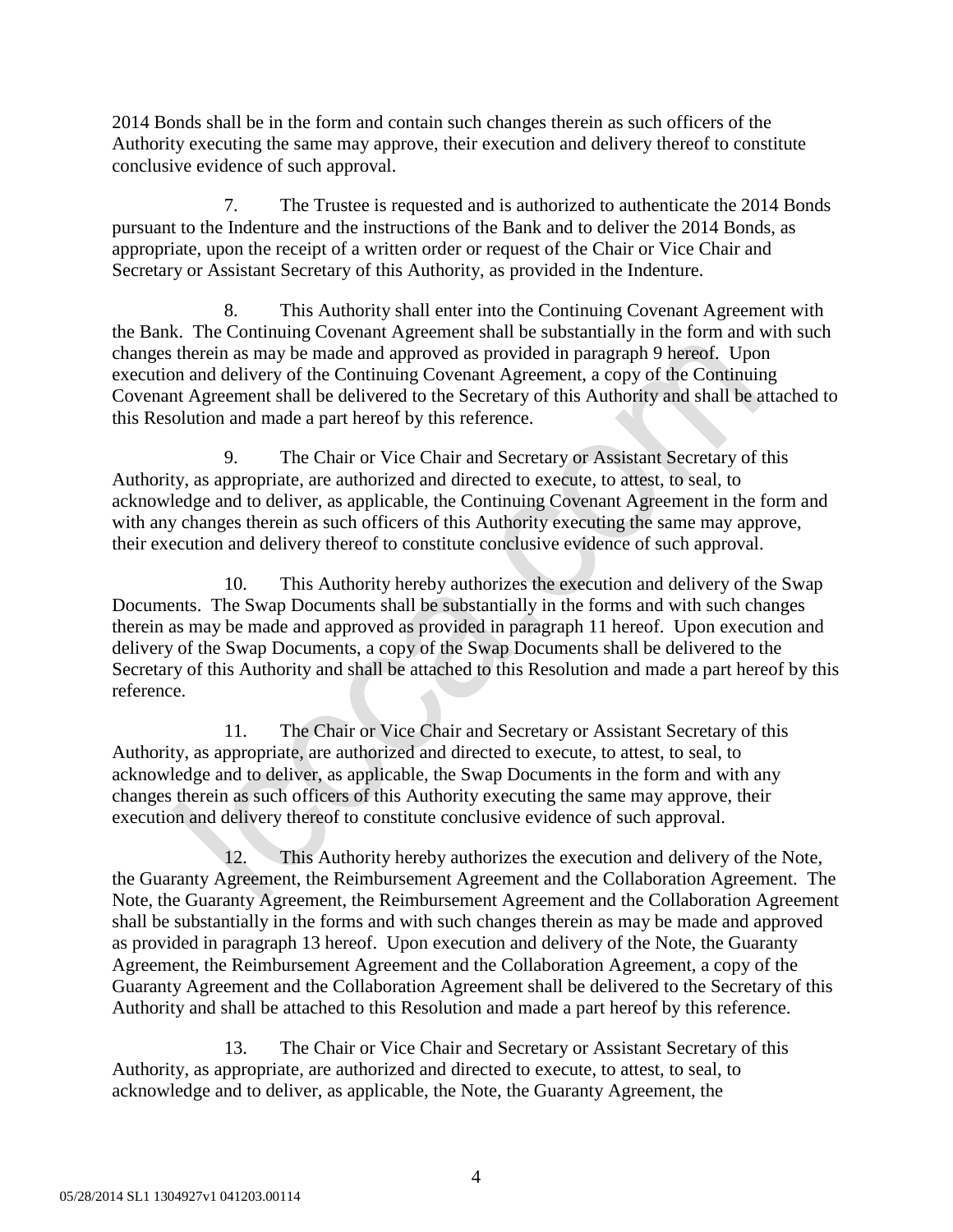Reimbursement Agreement and the Collaboration Agreement in the forms and with any changes therein as such officers of this Authority executing the same may approve, their execution and delivery thereof to constitute conclusive evidence of such approval.

14. Proper officers of this Authority are authorized and directed to proceed promptly with the undertakings herein contemplated and deemed to be necessary or appropriate and to take any and all actions necessary or desirable to effect, among other things: the execution and delivery of the 2014 Bonds and the refunding of the 2003 Bonds and the 2007 Bonds.

15. Proper officers of this Authority are authorized and directed to execute and to deliver such other documents, agreements, instruments and certificates and to do such other things as may be necessary to carry out and implement the transactions contemplated by the Financing Documents and the Swap Documents and to comply with the requirements of Sections 103 and 141 through 150 of the Code, and with any regulations applicable thereto. Proper officers of this Authority are authorized to pay, or cause to be paid, the costs of issuance of the 2014 Bonds.

16. The Board of the Authority hereby appoints Stevens & Lee, P.C., as bond counsel to the Authority in connection with the execution and delivery of the 2014 Bonds.

17. This Authority approves, ratifies, and confirms all action heretofore taken by officers and other persons on behalf of this Authority in connection with the undertakings herein contemplated.

18. This Resolution shall become effective immediately.

19. In the event any provision, section, sentence, clause or part of this Resolution shall be held to be invalid, such invalidity shall not affect or impair any remaining provision, section, sentence, clause or part of this Resolution, it being the intent of this Authority that such remainder shall be and shall remain in full force and effect.

20. All resolutions or parts of resolutions inconsistent herewith expressly are

repealed.

DULY ADOPTED, this 6th day of June, 2014, by the Board of Lancaster County Convention Center Authority, in lawful session duly assembled.

## LANCASTER COUNTY CONVENTION CENTER AUTHORITY

 $\mathbf{By:} \_\_$ 

(Vice) Chair

(SEAL)

Attest:\_\_\_\_\_\_\_\_\_\_\_\_\_\_\_\_\_\_\_\_\_\_\_\_\_\_\_\_\_\_

(Assistant) Secretary